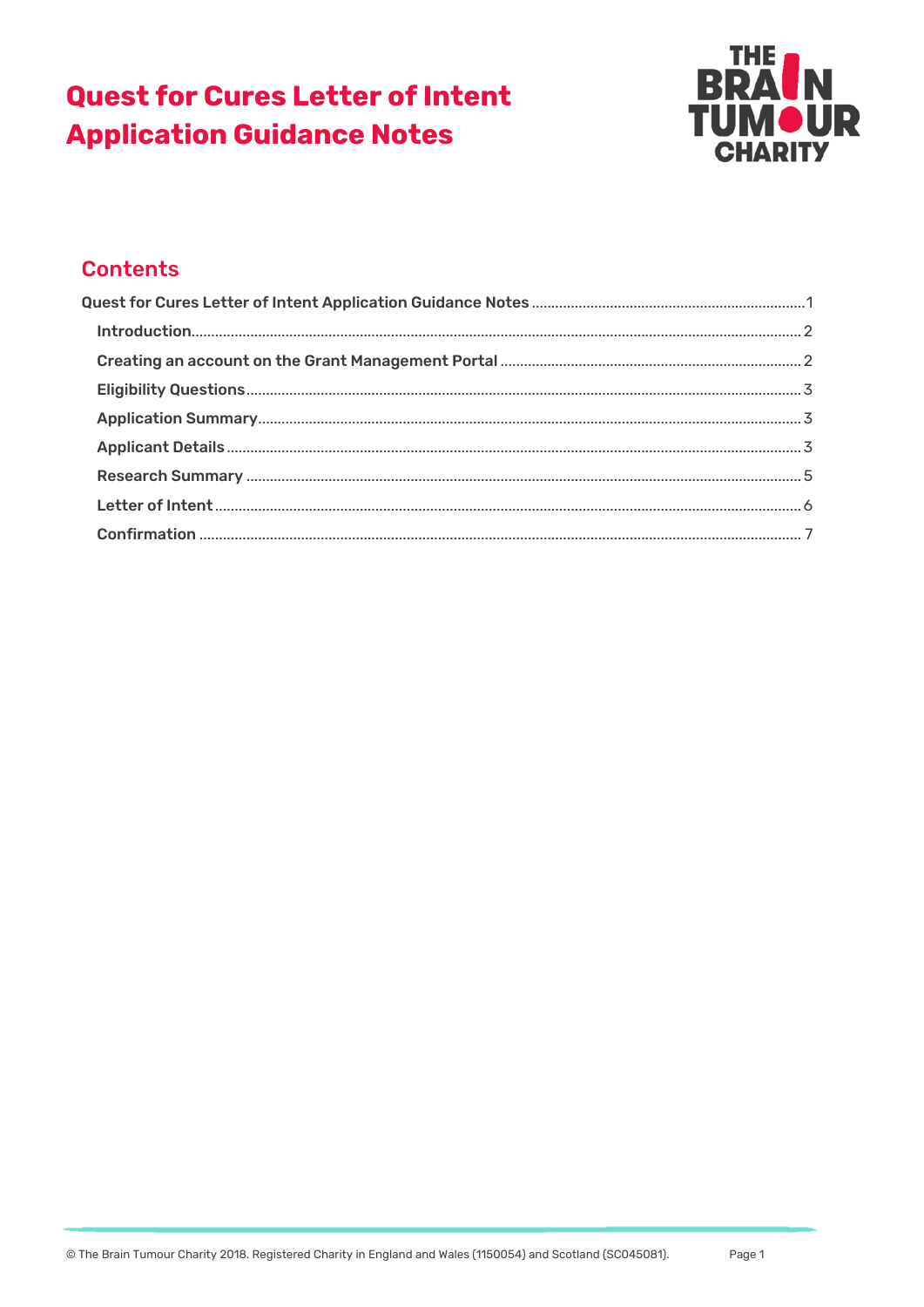### Introduction

- The scheme aims to bring benefits to patients faster by acknowledging the importance of interdisciplinary team approaches in accelerating the understanding and translation of discoveries.
- Funding of up to £1.5 million per programme over five years is available.
- Please read our Grant Conditions, Finance Guidelines, and Data Protection Statement before applying for funding.
- All applications must have input from those affected by brain tumours as early as possible. To facilitate this you may choose to engage The Charity's Research Involvement Network (RIN), a network of people who either care for someone who has a brain tumour (or has done in the past) or are living with a brain tumour themselves. More information on the RIN and how to contact them can be found at thebraintumourcharity.org/PPI
- If you have any queries or would like to discuss your application, please do get in touch with us:
- E-mail: research@thebraintumourcharity.org
- Phone: +44 (0) 1252 418190

### Creating an account on the Grant Management Portal

 Follow the instructions within the Portal to create an account. Upon completion an automatic email will be sent:

#### Dear <name>.

Your account for the The Brain Tumour Charity Grant Management Portal has now been created. Please use the following link to create your password:

#### https://grants.thebraintumourcharity.org/Login/Reset/259FT4BVKTMTLYJWLP6Q R8FVQ3

To ensure that you don't miss future emails, please add this email address to your email address book or safe list.

Kind regards,

The Brain Tumour Charity Research Team

 Follow the link within the email to completion registration, at which point another automatic email will be sent with the following detail:

> Your registration with our Grant Management Portal has been successful. Please use the following link to create your password:

#### https://grants.thebraintumourcharity.org/Login/Reset/JCDCQH4A79B3LRANH6QL XM56B7

When you log in for the first time you will be asked some additional security questions. To ensure you don't miss future email updates, please add grants@thebraintumourcharity.org to your email address book or safe list.

 If you have forgotten your password, please just click on the 'Forgot Password' link and the system will send you an email with instructions on how to reset this. The email will come from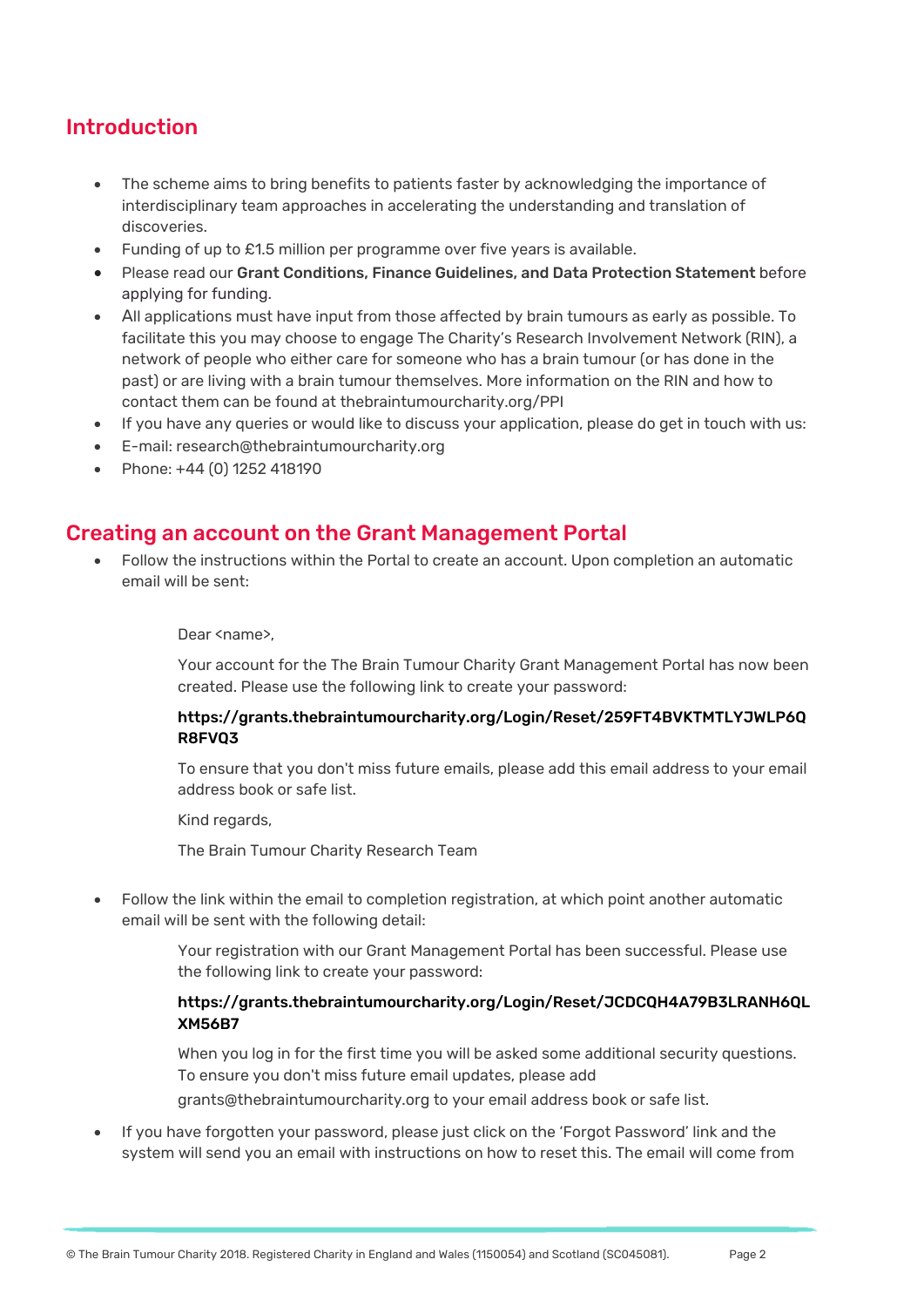portal.user@cctechnology.com – so please ensure this email address is added to your safe sender list.

 Ensure that the email address used to enter an application is the same one used to login or create an account otherwise the Grant Management portal can't link them together as it considers them to be different people.

### Eligibility Questions

| Does the proposed research focus on primary brain tumours?                                                                               | Yes/No |
|------------------------------------------------------------------------------------------------------------------------------------------|--------|
| Does your proposed research focus on at least one of the research priorities highlighted in our<br>research strategy: A Cure Can't Wait? | Yes/No |
| Does your team contain researchers from at least two institutions?                                                                       | Yes/No |
| Do you have an employment contract with your institution that exceeds the duration of the<br>proposed research?                          | Yes/No |

## Application Summary

| Title of Project             |  |
|------------------------------|--|
| Total amount requested $(E)$ |  |
| Proposed start date          |  |
| Duration of project (months) |  |

## Applicant Details

Please note:

- Lead Applicants must hold an employment contract with their institution that exceeds the duration of the proposed research
- If the lead applicant does not hold an academic or research position, the application must include a co-applicant at the Lead Institution who does
- If the research is to be conducted across UK and non-UK institutes AND the Lead Institution is not UK based, two financial awards will be made: to a designated UK and a designated non-UK institute. In this case, we require there to be a named Lead Applicant, Senior Administrative Authority and Head of Department from both the UK institution and the non-UK institution. These institutions will be responsible for finance administration for any other participating institutes.
- A researcher may serve as lead applicant on only one proposal per grant round
- Co-Applicants will have access to edit this application, and Collaborators will have read only access
- Applications can only be submitted by a Lead Applicant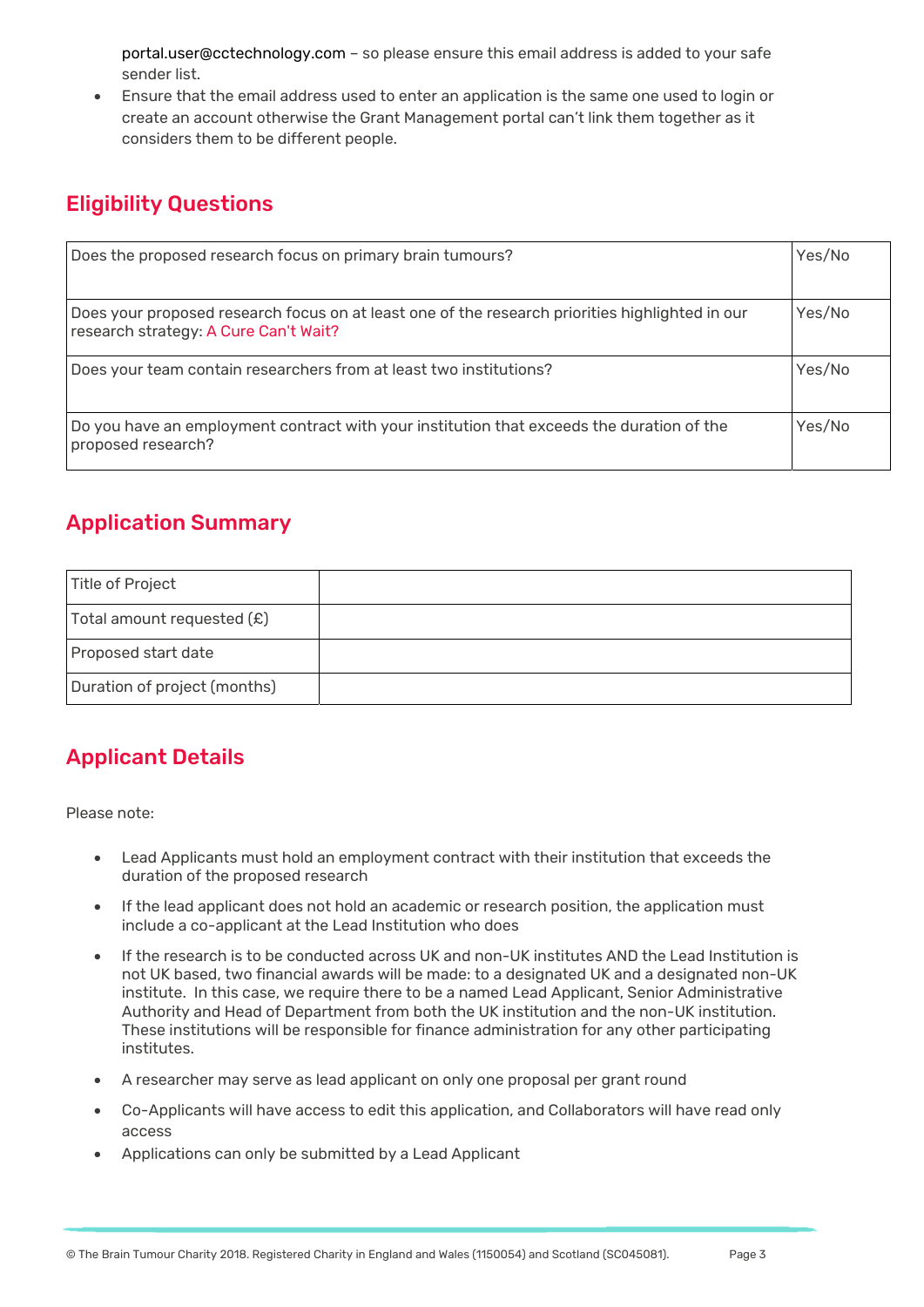#### **Lead Applicant**

Please add/amend basic information details in the "Manage My Details" section of the Portal.

Please include:

- Full name (including title)
- Institution
- Position
- **Department**
- Address
- Telephone number
- Email address
- Twitter handle
- Affiliated institutions if applicable
- Expertise

#### **Lead Applicant**

Please indicate the contract duration (in months) of the Lead Applicant. If the Applicant has a permanent role, please indicate Permanent or Tenure.

#### **UK/non-UK**

Will the Lead Institute be UK-based?

- Yes
- No

If no, will this research will be conducted across UK and non-UK institutes?

- Yes
- $\neg$  No

If the research is to be conducted across UK and non-UK institutes AND the Lead Institution is not UK based, two financial awards will be made: to a designated UK and a designated non-UK institute.

In this case, we require there to be a named Lead Applicant, Senior Administrative Authority and Head of Department from both the UK institution and the non-UK institution. These institutions will be responsible for finance administration for any other participating institutes.

Please note that all financial awards will be made in Pounds Sterling. It will be the responsibility of the Lead Institution to make conversions to other currencies.

The Charity is not responsible for any fluctuations in exchange rate over the course of the programme. We advise that the Lead Institution establishes a corporate exchange rate agreement if conversion to other currencies is required.

#### **Co-Applicants & Collaborators**

Please search for contacts within our database. If the person you searched for was not found, please add this person to our system. They will receive an email, prompting them to set up a Portal account.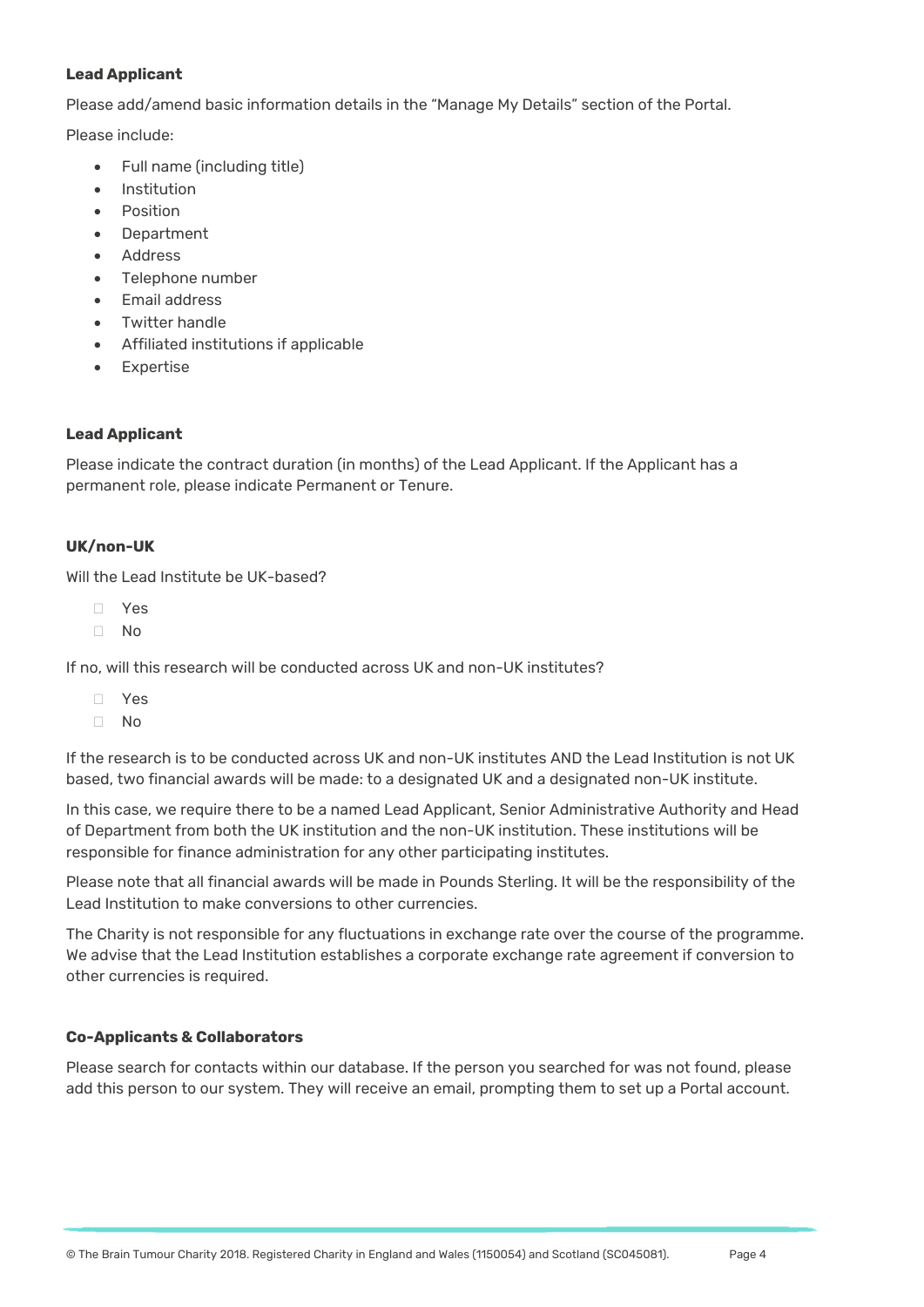#### **Time spent on research**

For the Lead Applicants, all Co-Applicants and Collaborators, please include:

- Time spent on research (hours/week)
- Time spent on this research project (hours/week)

This is not required for Collaborators.

#### **Head of Department**

Please provide details of the Head of Department from your host institution.

#### **Administrative Authority**

Please provide details of the Senior Administrative Authority from your host institution. This institution will be responsible for financial administration for any other participating institutes.

#### **Required attachments:**

- Lead Applicant (and co-lead applicant if your application has a co-lead) & Co-Applicant CVs.
- Letters of collaboration for all collaborators included. Letters should be signed by the collaborating organisation's named contact, and include a brief summary of what they will contribute toward the project.

### Research Summary

#### **Scientific Summary**

Please provide a summary of the proposed research suitable for a scientifically qualified assessor *(up to 300 words).*

#### **Lay Summary**

Please provide a summary of the research proposed in plain English, using non-technical language. The summary should be comprehensible to people with no scientific background and describe the full scope of the project. Define any unavoidable scientific terminology and avoid using unexplained abbreviations or acronyms. Note that this summary will be used by the Lay Scientific Advisory Board members as part of the assessment process. Use the following sub-headings to structure the summary:

#### *Aims and background*

- What is already known about the problem that the project will address?
- What do you hope to find out?

#### *Why this research is needed*

- How the results of the research could benefit those affected by a brain tumour be as specific as possible.
- How does the research offer value for money?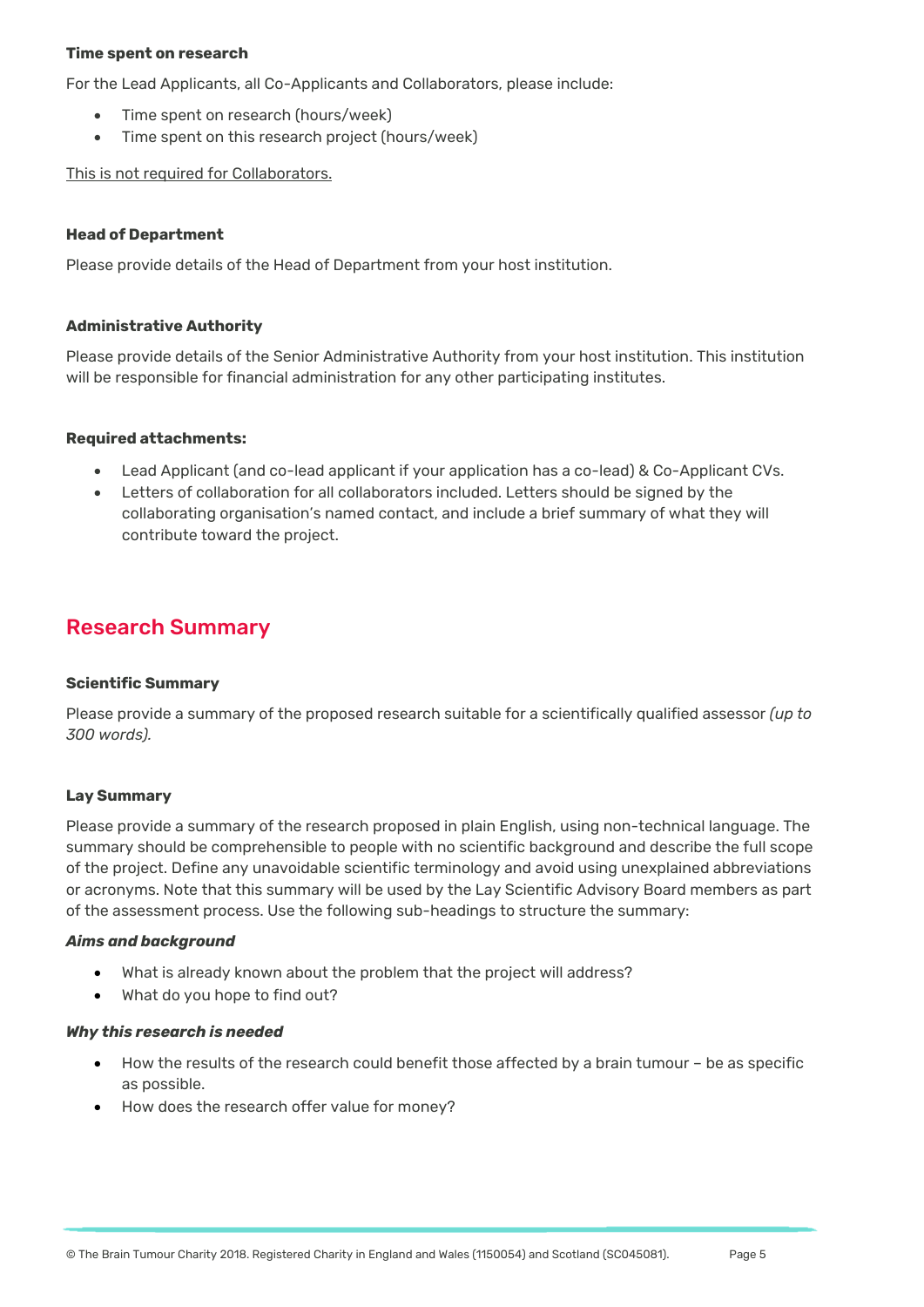#### *Methodology*

Describe the methods and techniques you plan to use in your research.

#### *Patient and Public Involvement*

- Describe any involvement of those affected by a brain tumour, including engagement with our Research Involvement Network (RIN)\*
- Outline any plans to involve the RIN in the dissemination of results
- How can the findings from the research be developed or put into practice after completion of the programme?

\*To learn more about Public Patient Involvement and the help our RIN can offer, please see: www.thebraintumourcharity.org/PPI.

You may also find it helpful to refer to the AMRC's Guidance for Researchers - Writing Lay Summaries*.*

Do not include any confidential or sensitive information in this section as this section may be used to publicise the project if the application is successful *(up to 500 words).*

#### **Summary of research in one sentence**

Please describe your research in one sentence and in lay terms, to be used by The Charity (up to 40 words).

#### **Keywords and Categorisation**

Please include keywords that best describe your research, being as specific as possible. If other is selected, please specify.

Please select all categories that are relevant to the research:

- High-grade tumour(s)
- Low-grade tumours(s)
- Paediatric tumour(s)
- Adult tumour(s)

## Letter of Intent

Pease attach a detailed Letter of Intent as a PDF file (up to 3 pages, minimum size 10 font with single line spacing). This should include:

- What this programme will seek to address
- How this programme could represent a paradigm shift for brain tumour research or use unexplored paths to allow for new discoveries to be made
- How this programme is multi-disciplinary
- How this programme utilises technological advances across fields
- What co-applicants or collaborators will bring to this programme
- How this programme fits with our Research Strategy *'A Cure Can't Wait'.*